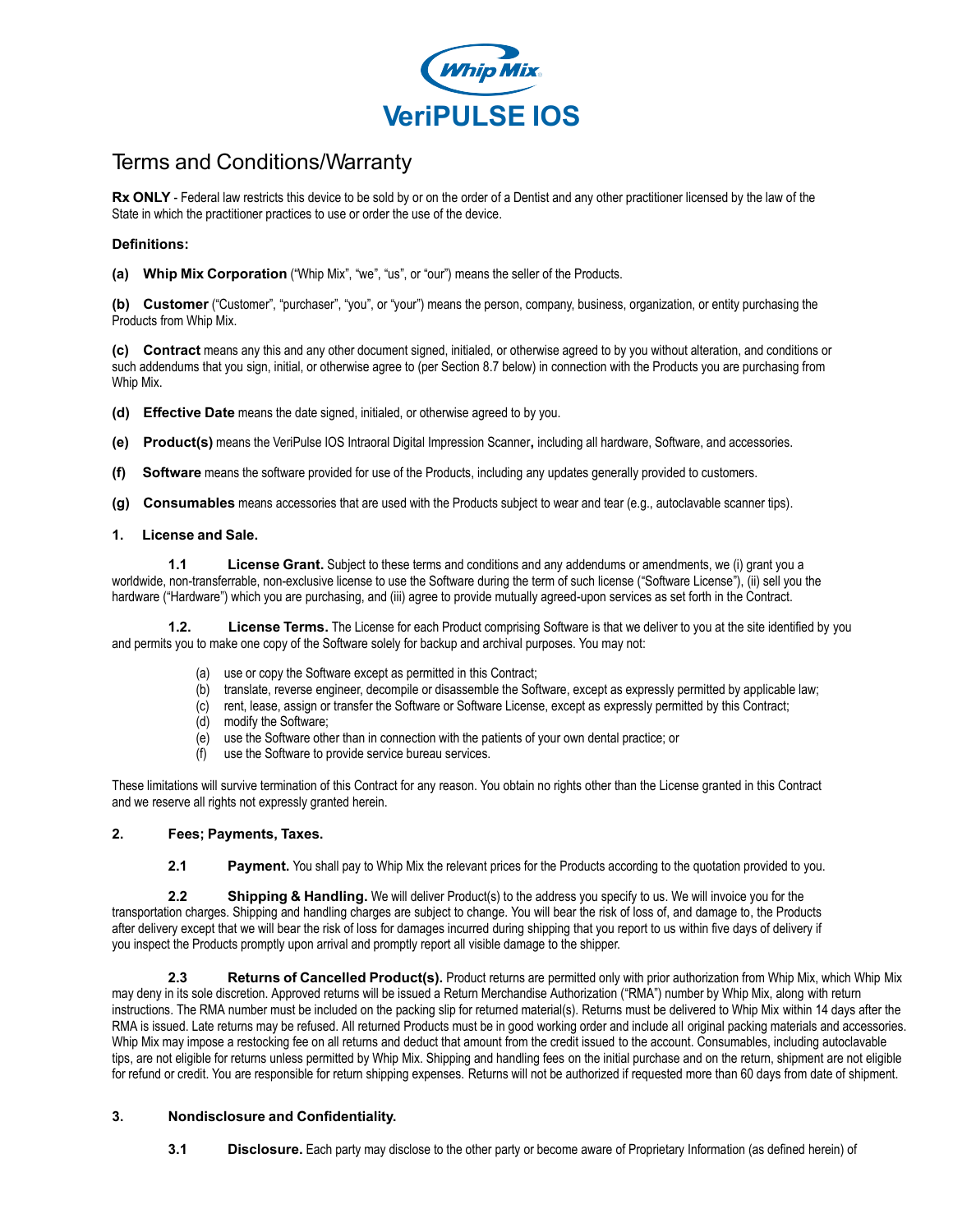the party or of the party's associated companies, suppliers, or customers. "Proprietary Information" means Trade Secrets (as defined under applicable law), the Software, and other information that is of value to its owner and treated by its owner as confidential. Proprietary Information does not include:

- (a) information already known to recipient without an obligation to keep such information confidential;
- (b) information received by recipient in good faith from a third party lawfully in possession of the information and having no obligation to keep such information confidential; or
- (c) information publicly known at the time of recipient's receipt from the disclosing party.

#### **3.2 Requirement of Confidentiality.** The recipient of any Proprietary Information shall:

- (a) not disclose such information except to its employees, contractors, and subsidiaries who have a need to know and who are bound by confidentiality obligations substantially like those herein, and
- (b) use such information only in connection with the purposes of this Contract.

The obligations of this Section 3 with respect to Proprietary Information not constituting a Trade Secret will continue for the longer of any term of any Software License or of any warranty period, and for a period of three years thereafter. For Proprietary Information constituting a Trade Secret, the obligations of this Section 3 will continue for so long as such Proprietary Information remains a Trade Secret.

**4. Infringement Indemnity.** We will, at our expense, defend any action brought against you to the extent that it is based on a claim that a Product when used as authorized by this Contract infringes any valid and enforceable patents, copyrights, or trade secrets, provided that we are immediately notified in writing of any such claim and provided that we will have the exclusive right to control the defense thereof. If, because of such action you are enjoined from using the Product, then we may, at our sole option and expense, either procure for you the right to continue to use the Product or replace or modify the Product to avoid or settle such claim, litigation or litigation threat. If such settlement or modification is not reasonably practical in our sole opinion, then we may, at our option:

- (a) discontinue and terminate the license in the case of Software, or
- (b) accept return of the Hardware, upon written notice to you.

In either case, we will refund to you the book value of the Products so returned. This Section 4 describes our entire liability with respect to infringement, misappropriation, or alleged infringement or misappropriation of any trademarks, copyrights, patents or trade secrets by the Products.

#### **5. Data Security/HIPAA Compliance.**

**5.1** Data Security. Consistent with all applicable regulations, we shall maintain appropriate security measures to protect personal information of your patients to which we are exposed while providing Products or related services under this Contract.

**5.2 HIPAA & HITECH.** You shall ensure that any data shared with Whip Mix for the purposes of troubleshooting meets the prevalent data privacy laws. Any patient information not pertinent to the purpose shall be redacted and/or removed by other means before forwarding such data to Whip Mix.

#### **6. Warranty, Remedies, and Limitations.**

**6.1 Warranty.** For the warranty period applicable to each Product as indicated in Exhibit A (the "Initial Warranty Period"), and thereafter for as long as you have purchased extended warranty (the "Extended Warranty Period"), we warrant the Product to be free from defects in material or workmanship under normal use and service, and warrant each Product to perform substantially in accordance with its documentation. You are solely responsible for using the Products and for the accuracy and adequacy of data entry. You have full responsibility for the care and well-being of your patients and any reliance by you upon the Products does not diminish that responsibility. These warranties are made only to the original purchaser/licensee of the Products and are not transferable.

**6.2 Remedies.** In the event of a breach of the foregoing warranties during the period within which the Product is covered, we will correct the breach in accordance with the applicable plan described in Exhibit A if you notify us of the breach during the Initial Warranty Period or Extended Warranty Period (as applicable). In the event of a breach of all other warranties and if you notify us of the breach during the Initial Warranty Period or Extended Warranty Period (as applicable), then we will repair or replace the Product where cure of the breach is possible through repair or replacement. If repair or replacement is not possible, then we shall be liable only for direct damages, subject to the maximum liability provided herein. This section provides your sole and exclusive remedy for any cause of action against us, regardless of the form of action, whether based in contract, tort (including negligence), strict liability or any other theory of law. The parties to this Contract have each agreed to the fees and entered into this Contract in reliance upon the remedies, warranties, limitations and disclaimers set forth in this Contract, and the same form an essential basis of the bargain between the parties.

## **7. Limitation of Liability.**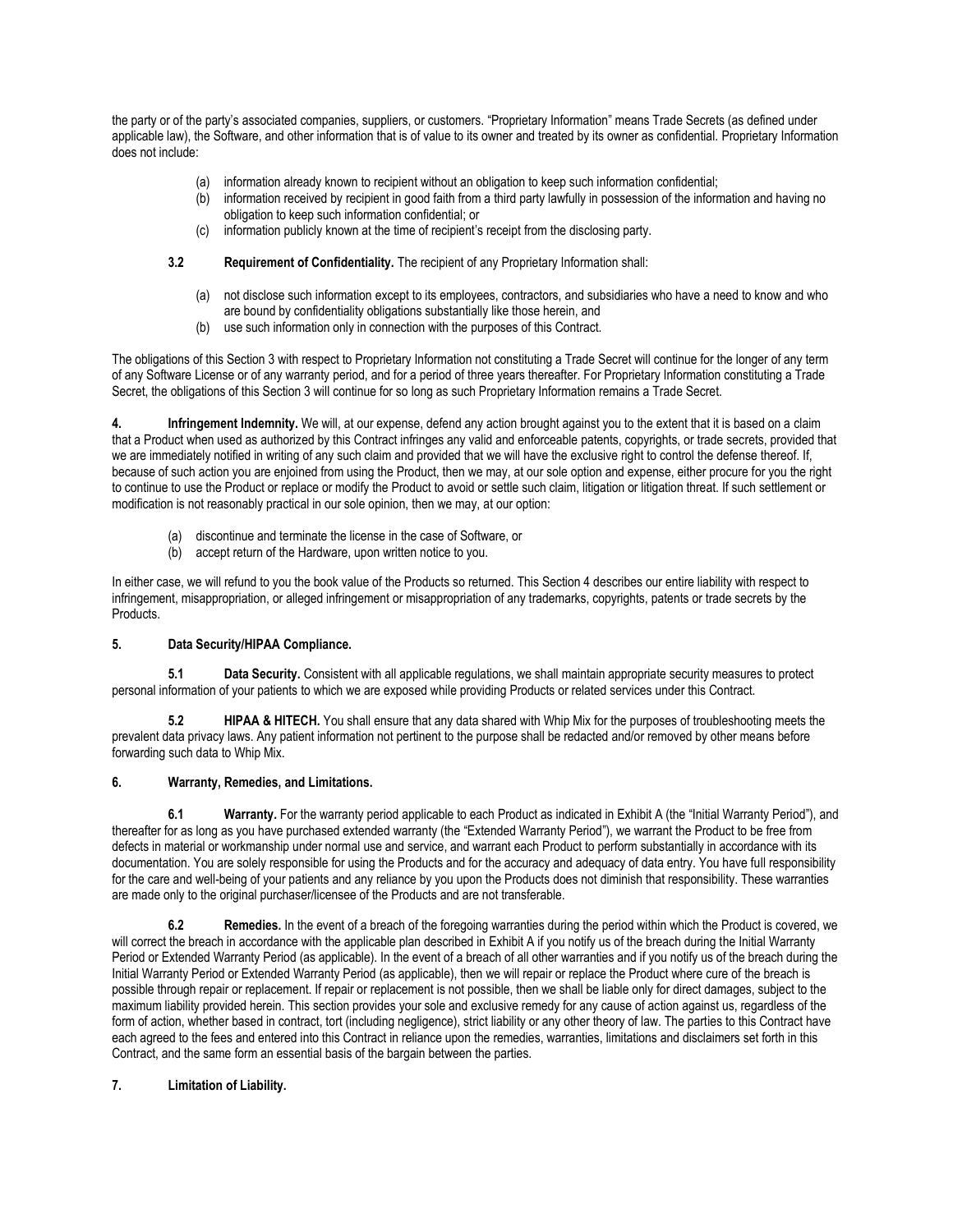**7.1 Limitation of Remedy.** In no event will either you or we, each of our affiliates (if any), or any of each of our officers, directors, employees, stockholders, agents or representatives be liable to the other or any other person or entity for any special, indirect, incidental, exemplary, punitive, or consequential damages, including but not limited to any loss of or damage to goodwill, loss of business, loss of revenue, or loss of anticipated profits or savings, even if the other party has been notified of the possibility or likelihood of such damages occurring, and whether such liability is based on contract, tort, negligence, strict liability, products liability or otherwise.

**7.2 Maximum Liability.** Except for our liability for infringement indemnity (as set forth in Section 6), and our liability for death, personal injury or physical property damage (to the extent arising out of or resulting from a proven manufacturing or design defect in a Product, or from our gross negligence or willful misconduct), in no event will our liability for damages to you, or to any other person or entity regardless of the form of action, whether based on contract, tort, negligence, strict liability, products liability or otherwise, ever exceed the amount received by us under this Contract.

## **8. Miscellaneous.**

**8.1 Relationship of Parties.** This Contract will not be construed to create any employment, partnership, joint venture or agency relationship or to authorize either you or us to enter into any commitment or contract binding the other.

**8.2 Assignment.** This Contract and all rights and obligations under it may not be assigned in whole or in part by you, including to a leasing company, without our prior written consent. Either party may assign this Contract in connection with a reorganization, merger, consolidation, acquisition, divestiture or restructuring involving all or substantially all such party's voting securities or assets, provided that any transfer of any Software License hereunder will be in accordance with Whip Mix policies and procedures. This Contract will be binding upon and inure to the benefit of the parties, their legal representatives, permitted transferees, successors and assigns.

**8.3 No Waiver.** No delay or failure in exercising any right under this Contract and no partial or single exercise of such right will be deemed to constitute a waiver of such right or any other rights hereunder. No consent to a breach of any express or implied term of this Contract will constitute consent to any prior or subsequent breach.

**8.4 Contact.** By signing, accepting, or agreeing to this Contract, you agree that we may contact you at the phone number and email address provided by you for anything related to the Products purchased under this Contract.

**8.5 Force Majeure.** Neither party will be liable for failure to perform any of its respective obligations under this Contract, other than the payment of fees, if and during such time as such failure is caused by an event outside its reasonable control, including, but not limited to, an act of God, pandemic, epidemic, war (declared or undeclared), terrorism, civil unrest, strike, or natural disaster.

**8.6 Governing Law.** Notwithstanding the place where this Agreement is executed, or where obligations under this Agreement are performed, the parties expressly agree that this Agreement and any claim or controversy arising out of or relating to rights and obligations of the parties under it will be governed by and construed in accordance with the substantive laws of the Commonwealth of Kentucky, United States of America, without regard to its conflicts of laws principles. The parties submit to the exclusive jurisdiction of the courts of the Commonwealth of Kentucky, United States of America.

**8.7 Amendments.** All modifications or amendments to this Contract will be ineffective unless made in writing and signed or otherwise accepted or agreed to by authorized representatives of the parties.

**8.8 Entire Agreement.** This Contract constitutes the entire agreement between the parties as to the subject matter hereof and supersedes all prior or contemporaneous agreements, negotiations, representations, and proposals, whether written or oral. Any terms and conditions that are incorporated in your purchase order(s) or any similar document(s), if any, shall be considered contemporaneous proposals and therefore remain subject to the preceding sentence.

**8.9 Notices.** All notices and other communications under this Agreement shall be in writing and shall be delivered by hand or overnight courier service, mailed or sent by other telegraphic communications equipment of the sending Party as follows:

Whip-Mix Corporation Attn.: Scott Frasure 361 Farmington Avenue Louisville, Kentucky 40209 Website: [www.whipmix.com](http://www.whipmix.com/)

#### **9. Implementation, Training and Conversion Services and Obligations**

**9.1. Implementation.** You are responsible for the installation of the Product at your site, unless otherwise indicated to you by us. Depending on the Product you have purchased, we may send you information explaining your upcoming implementation.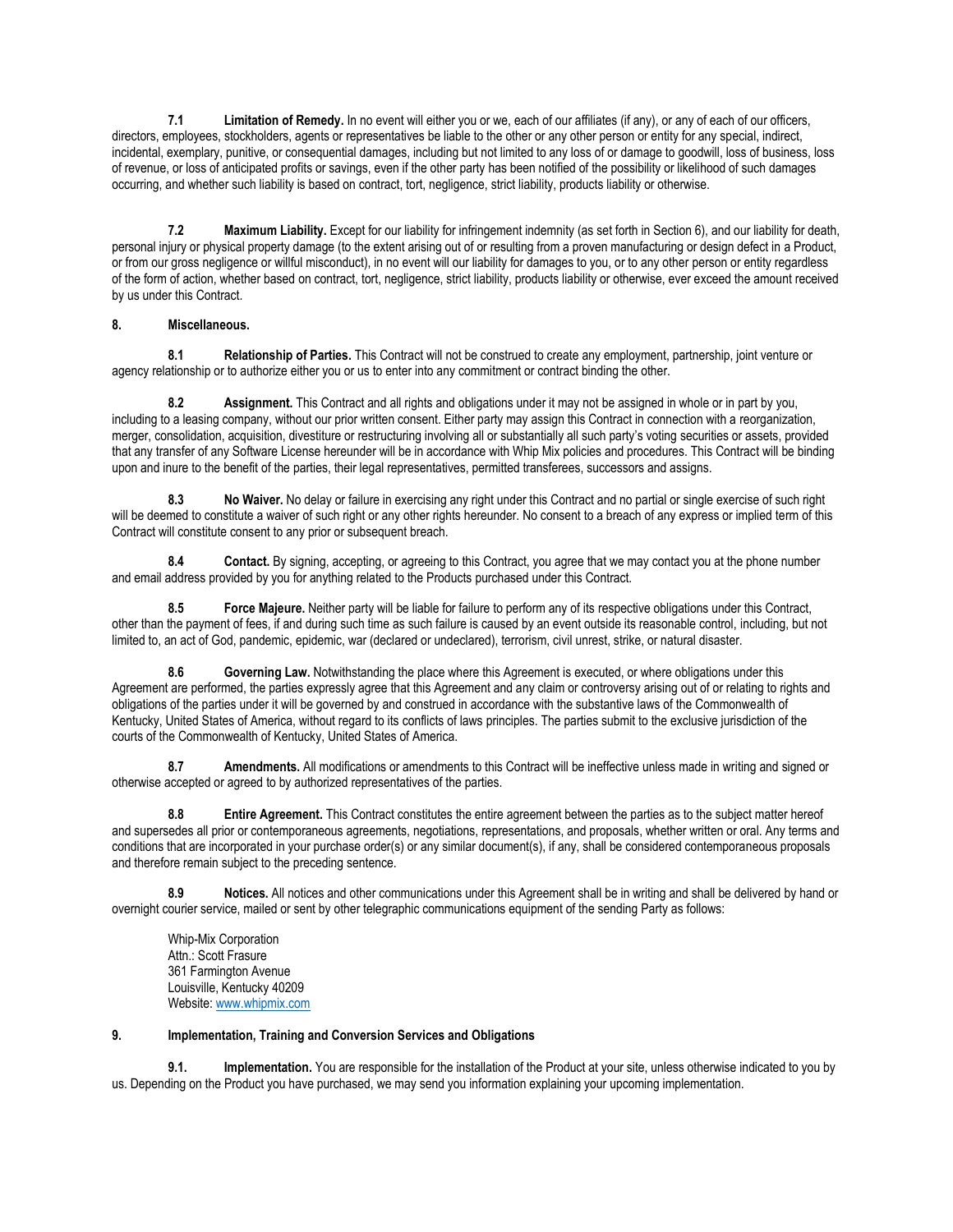**9.2. Integration Restrictions.** You understand that integration of other (i.e., third party) software and hardware with the Products may not be feasible and we make no guarantee that such integration can be achieved other than as expressly provided in the Product documentation. You are responsible for any costs incurred by you because of our or your inability to integrate such other software and hardware with the Products. If you retain us to attempt integration, you agree to pay us for all services rendered in attempting to integrate such other software and hardware regardless of the ultimate outcome of that effort.

**9.3. Training.** We will provide the training to employees agreed upon by Whip Mix and you. Training may be available at your office, at a Whip Mix location or via the internet. Unless otherwise specified, you are responsible for any training expenses.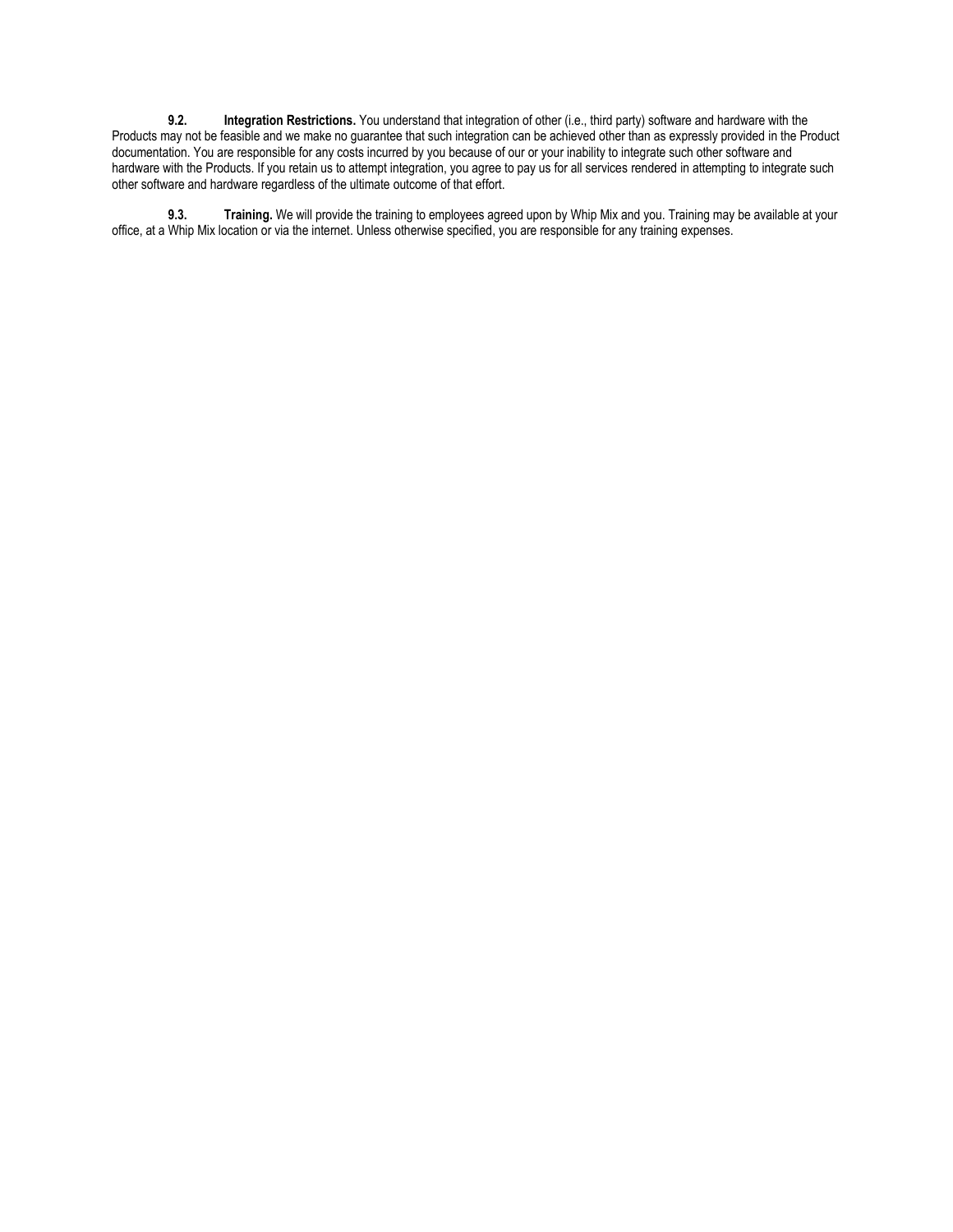## Exhibit A

#### **This Limited Warranty provides for specific legal rights with respect to your VeriPulse IOS Intraoral Digital Impression Scanner. Please review it carefully.**

#### **What is Covered?**

This Limited Warranty covers your VeriPulse IOS Intraoral Digital Impression Scanner. For purposes of this Limited Warranty, "VeriPulse IOS Intraoral Digital Impression Scanner" means only the hardware comprising: (i) your VeriPulse IOS Intraoral Digital Impression Scanner; and (ii) the peripherals included in the packaging with your VeriPulse IOS Intraoral Digital Impression Scanner.

#### **Express Warranty**

Subject to the terms and conditions of this Limited Warranty, Whip Mix warrants to the Purchaser that the VeriPulse IOS Intraoral Digital Impression Scanner will be free from defects in materials and workmanship under normal consumer use for an Initial Warranty Period of twenty- four (24) months from the delivery of the Product to the Customer ("Warranty Period"). This express warranty is not transferable to others.

#### **Implied Warranty**

You may also have implied warranties under the laws of some jurisdictions. To the extent permitted by applicable law, such implied warranties are limited to the duration of the Initial Warranty Period. Some jurisdictions do not allow limitations on the duration of an implied warranty, so this limitation may not apply to you. You may not assign or otherwise transfer such implied warranties. However, some jurisdictions extend the protection of implied warranties to subsequent consumers, so this limitation may not apply to you.

#### **WHAT IS NOT COVERED BY THE WARRANTY?**

The following is not covered by the warranty:

- A. Service or replacement required as a result of any alteration of the Products, or repairs made by anyone other than Whip Mix or an authorized service provider.
- B. Damage or other failure due to the failure to maintain the Product according to the owner's manual instructions including the cleaning and service requirements in the manual, faults or negligence, vandalism, theft, fire, flood, wind, freezing, power failure, inadequate power supply, unusual atmospheric conditions, acts of war, acts of God or other force majeure events.
- C. Service or replacement necessary because of improper storage, improper ventilation, reconfiguration, or the failure to place the equipment in an area that complies with the published space or environmental requirements.
- D. Cosmetic damage such as, but not limited to scratches, dents, rust, stains.
- E. Consumables (normal wear and tear).
- F. Pre-existing conditions (incurred prior to the effective date of coverage) known by the Customer.
- G. Operational or mechanical failure covered by a recall, warranty extension, or factory bulletins.
- H. Operational or mechanical failure which is not reported prior to expiration of this Contract.
- I. Damage as a result of violation of existing legislation.
- J. Transit or delivery damage, damage caused by packing, unpacking, assembly, installation, or removal.
- K. Short circuit, loss of use, lack of maintenance, bodily injury, adjustments, periodic checkups or maintenance.
- L. Any software and malfunctions caused by any software, including but not limited to, application programs, network programs, upgrades, formatting of any kind, databases, files, drivers, source code, object code or proprietary data, or any support, configuration, installation or reinstallation of any software or data.

Whip Mix shall have no obligation to make repairs, replacements, or refunds in case a defect of the Product is caused by any of the events not covered by the warranty.

#### **WHAT OTHER LEGAL TERMS APPLY TO THIS LIMITED WARRANTY?**

#### **Disclaimer**

TO THE EXTENT PERMITTED BY APPLICABLE LAW, THIS LIMITED WARRANTY AND THE REMEDIES SET FORTH ABOVE ARE EXCLUSIVE AND IN LIEU OF ALL OTHER WARRANTIES, REMEDIES AND CONDITIONS, WHETHER ORAL, WRITTEN, STATUTORY, EXPRESS OR IMPLIED. TO THE EXTENT PERMITTED BY APPLICABLE LAW, WHIP MIX SPECIFICALLY DISCLAIMS ANY AND ALL WARRANTIES AND CONDITIONS NOT EXPRESSLY PROVIDED FOR IN THIS LIMITED WARRANTY, INCLUDING, WITHOUT LIMITATION, WARRANTIES OF MERCHANTABILITY, NON-INFRINGEMENT, SECURITY, FITNESS FOR A PARTICULAR PURPOSE AND AGAINST HIDDEN OR LATENT DEFECTS.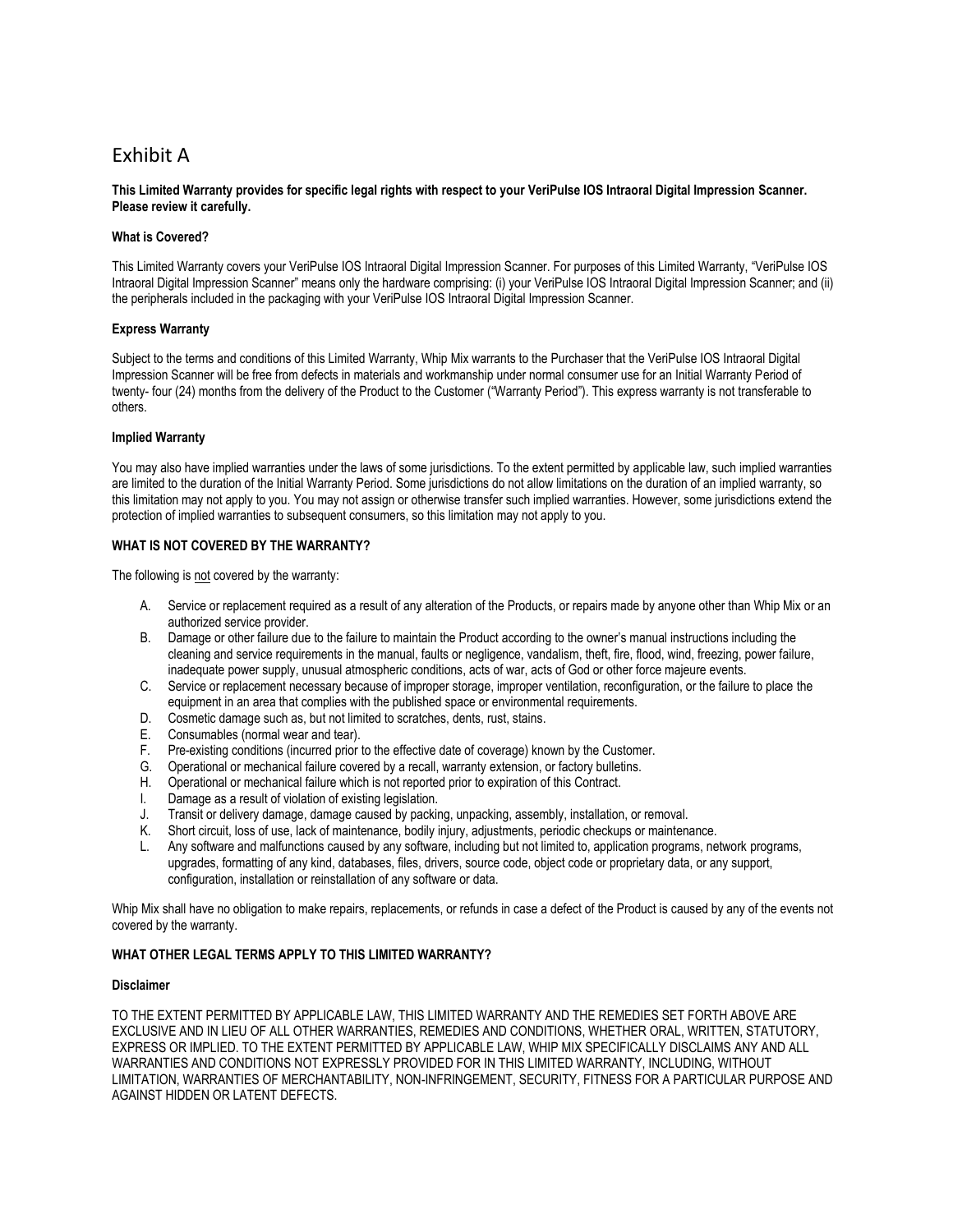#### **Modification**

No employee or representative of Whip Mix or its affiliates or any third party is authorized to make any modification, extension or addition to this Limited Warranty. If any term of this Limited Warranty is held to be illegal or unenforceable, the remaining terms of this Limited Warranty will remain in full force and effect.

#### **Exclusion of Indirect Damages**

TO THE MAXIMUM EXTENT PERMITTED BY LAW, NEITHER WHIP MIX NOR ITS AFFILIATES NOR ITS LICENSORS WILL BE LIABLE TO YOU OR ANY THIRD PARTY FOR ANY CONSEQUENTIAL, SPECIAL, INCIDENTAL, PUNITIVE OR OTHER INDIRECT DAMAGES ARISING FROM, RELATING TO OR CONNECTED WITH YOUR PURCHASE OR USE OF YOUR VERIPULSE IOS INTRAORAL DIGITAL IMPRESSION SCANNER, INCLUDING, WITHOUT LIMITATION, LOST PROFITS, LOST REVENUE OR LOST DATA, REGARDLESS OF THE CAUSE OF ACTION ON WHICH THE CLAIM IS BASED, INCLUDING, WITHOUT LIMITATION, NEGLIGENCE, TORT, CONTRACT, STRICT LIABILITY, PRODUCT DEFECT OR MISREPRESENTATION, EVEN IF ADVISED OF THE POSSIBILITY OF SUCH DAMAGES OCCURRING, AND EVEN IF ANY REMEDY FAILS OF ITS ESSENTIAL PURPOSE.

Some US states do not allow the exclusion or limitation of incidental or consequential damages, so the above exclusion may not apply to you.

#### **Software Warranty**

Whip Mix warrants each software license and product firmware acquired by the customer during the described warranty period to perform the functions described in the then-current published documentation supplied by Whip Mix. During the warranty period, Whip Mix will use commercially reasonable efforts to provide a solution, on a non-priority basis, or workaround of the problem by means of remote desktop and telephone support. This solution may include patches, corrective software releases or other means reasonably determined by Whip Mix to correct a software or firmware products failure to conform to the warranty, provided that Whip Mix has notified in writing of the nature of the non-conformity.

#### **Applicable Law**

This Limited Warranty is valid only in the United States of America, Canada and Mexico. Notwithstanding the place where this Agreement is executed, or where the obligations under this Agreement are performed, the parties expressly agree that this Agreement and any claim or controversy arising out of or relating to rights and obligations of the parties under it will be governed by and construed in accordance with the substantive laws of the Commonwealth of Kentucky, United States of America, without regard to its conflicts of laws principles. The parties submit to the exclusive jurisdiction of the relevant courts of the Commonwealth of Kentucky. The laws of your state of residence may apply to any tort claims and any claims under any consumer protection statutes, as provided under applicable law.

#### **Return of Defective Product(s).**

If we ship replacement parts or components, then we will provide a return shipping label required to return your defective Product. You will have 14 days from delivery of the replacement to ship the defective Product using the shipping label provided. If the defective Product is not returned as requested within 14 days, then you will be charged and agree to pay the full replacement cost of the replacement Product shipped to you. Any defective Product will be appropriately sanitized and/or decontaminated per prevalent clinical practices prior to transportation.

#### **Availability**

We will provide you with reasonable technical support:

- A. If you have purchased the Product(s); or
- B. If it is relate to our warranty obligations during the Initial Warranty Period or Extended Warranty Period (as applicable), provided that you are current with any payments you may owe us.

#### **Standardization, Performance Optimization, Controlled Versioning and Remote Access to Workstation.**

Whip Mix and its designated affiliate will retain remote access and administration rights to the workstation for the Warranty Period to assist with workstation standardization, performance optimization, controlled operating system updates and workstation specific optimizations. It is your responsibility to maintain HIPAA compliance on this workstation, and keep HIPAA-compliant backups of your data and applicable program files: you will be solely responsible for ensuring this compliancy and such backups.

#### **Data Collection**

You acknowledge, consent and agree to the collection of Technical Data and its communication to Whip Mix for use by Whip Mix and its affiliates for the possible purposes of monitoring the performance of the Software and Hardware, improving the Software and Hardware, troubleshooting errors or problems incurred by the Software and Hardware, identifying new software and equipment products that may be helpful to you, and for other similar purposes. Technical Data shall be retained by Whip Mix or its affiliates no longer than necessary for such